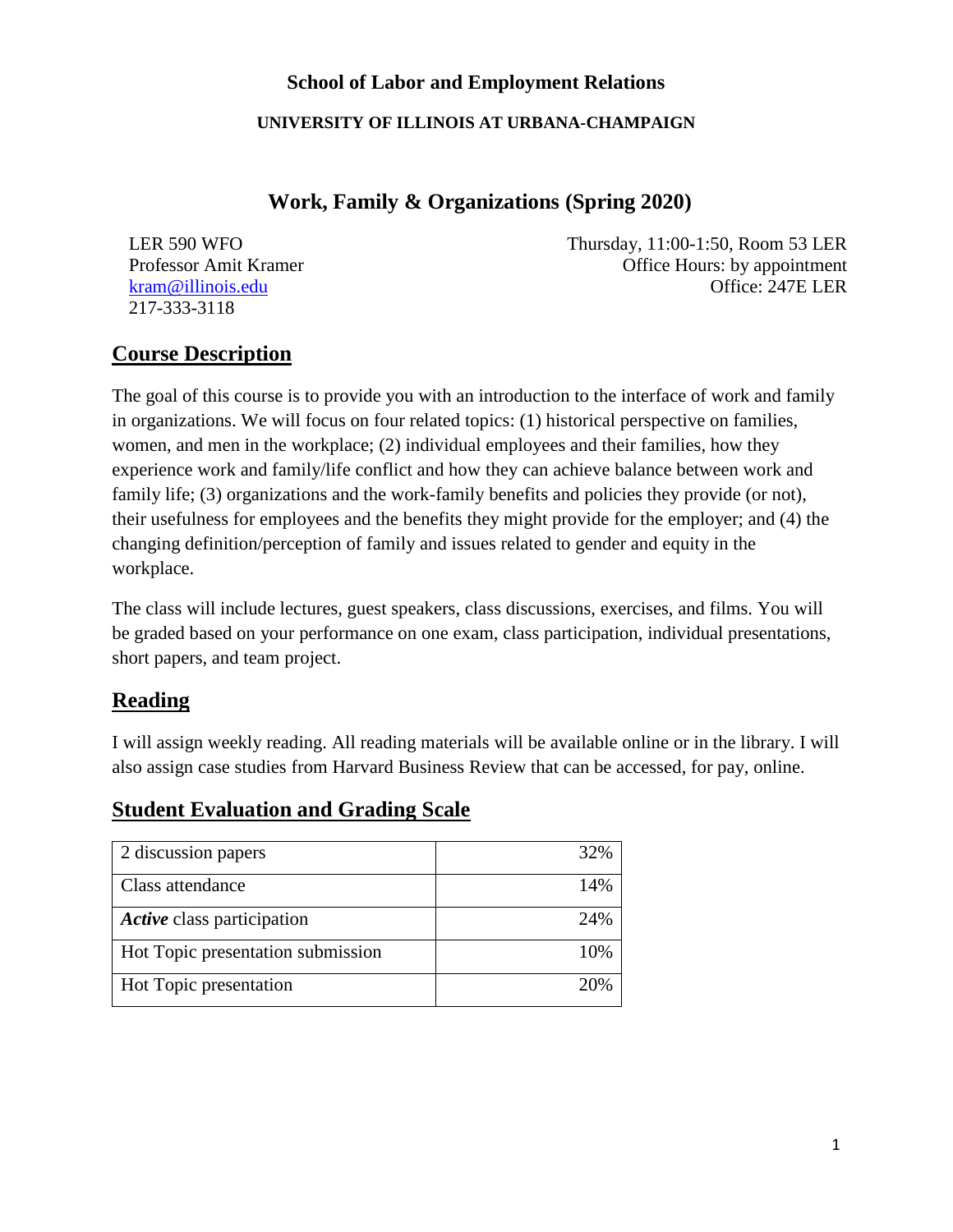#### *Grading Scale*

| A              | 96-100%   |
|----------------|-----------|
| $A-$           | 92-95.9%  |
| $B+$           | 89-91.9%  |
| B              | 86-88.9%  |
| $B -$          | 83-85.9%  |
| $C+$           | 80-82.9%  |
| $\mathcal{C}$  | 77-79.9%  |
| $\overline{C}$ | 73-76.9%  |
| $D+$           | 70-72.9%  |
| D              | 67-69.9%  |
| D-             | 63-66.9%  |
| F              | Below 63% |

#### *Discussion Papers (32%)*

You will complete two short discussion papers during the semester. *As a business professional*, you will have to form your opinion of issues and defend them orally and in writing. Two weeks in advance of the due date, I will hand out a brief description of the topic. There will be two parts to your paper. The first part is to put *your thoughts* on paper. In your paper, (a) take a position on the issue (for/against; pressing to the field/trivial), and (b) provide rationale for your position, **calling on outside sources to help substantiate your position (and referencing your resources).** Your sources should come from the practitioner-oriented literature. Sources to consider are: major newspapers and periodicals (e.g., Wall Street Journal, New York Times, Financial Times, BusinessWeek, Fortune, etc.), and practitioner journals (e.g., Training and Development Journal, HR Magazine, Workspan, etc.). You are not limited to these resources.

You will receive the maximum credit if you defend your position with reason and substantiate your position with facts and ideas. You will receive half credit if you do not defend your position with logical defenses. You will receive no credit if you do not turn in your completed paper at the start of class. Keep in mind the following: Do not try to anticipate my position on issues. I am interested in your opinions as I'm sure your colleagues will feel the same way. I'm simply looking for you to be able to express your opinion and defend it as all competent professionals (regardless of field) must do!

Papers should be approximately **two pages long** (typed, double-spaced, 1" margins, Times New Roman 12-point font).

#### **PAPERS SHOULD BE WRITTEN AS AN ORGANIZATIONAL MEMO**

**Papers should be submitted on Compass2g on the assigned date by 7:00pm. Not submitting your paper on time will result in a 20% deduction from the paper grade for each day (or part of the day) you were late.**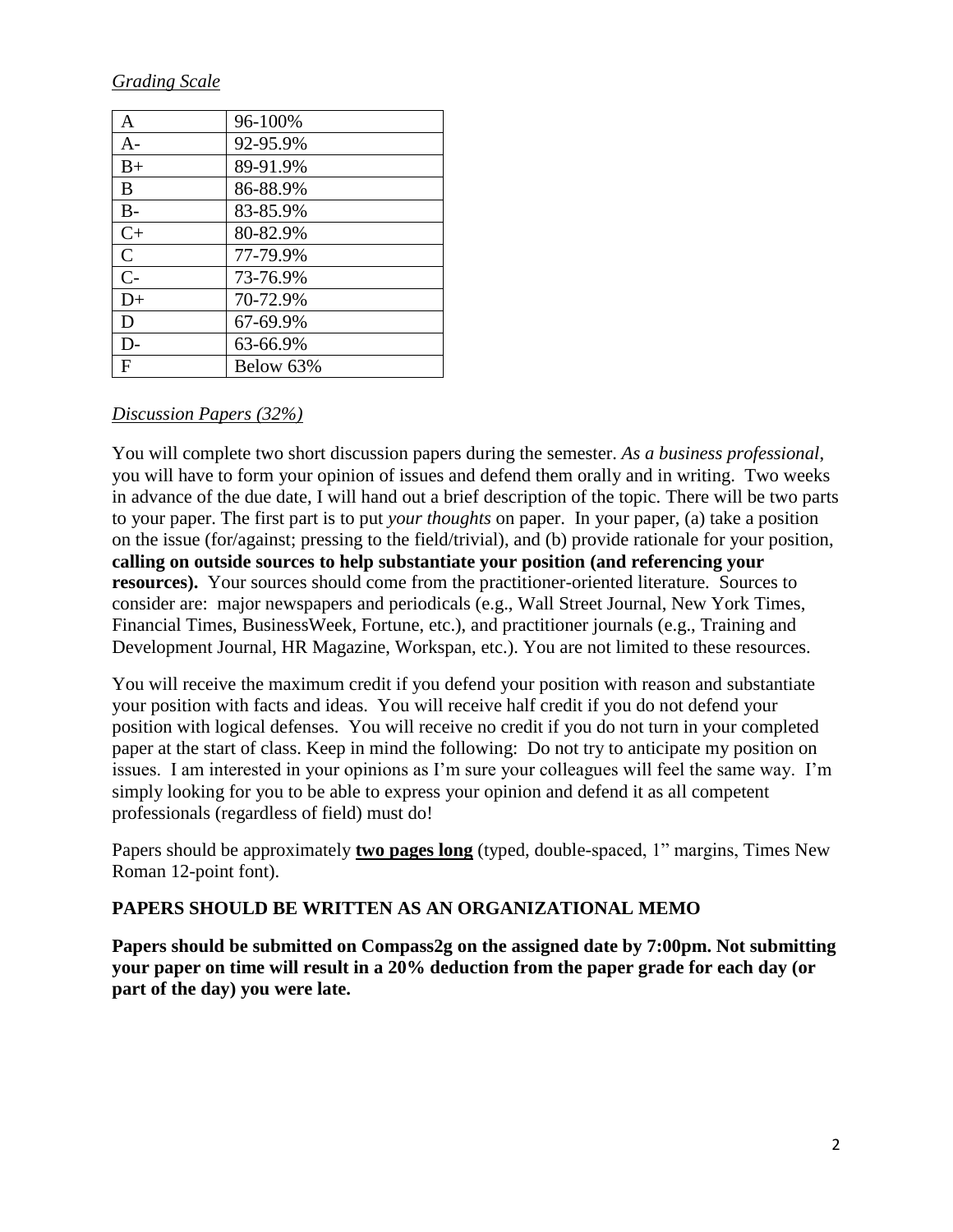## *Class Attendance (14%)*

You are allowed to miss one class for any reason (sickness, interview, etc.). No excuse is needed but I will appreciate an email notice. Any missed class beyond the one allowed results in a 2-point deduction (no excuses).

### *Active Class Participation (24%)*

You are expected to be **actively** involved in every class discussion and group activities. 12 points will be assigned to participation in class discussions (e.g., answering my discussion questions, asking questions, etc.) and 12 points will be assigned to active participation in group activities and class decorum.

### *Hot Topic Presentation (30%)*

Each week about 4-5 students will present in 10 minutes a power point presentation that covers a news item they found that relates to work and family issues in organizations. Students will briefly (5 minutes) present what the news article they found and prepare 1-2 discussion questions for class (5 minutes).

### **Grading**:

- Hot topic article and topic must be communicated by Thursday, a week before the class in which you are scheduled to present (5 points)
- PPT must be sent to me by Thursday at 7:00am the day of your presentation (5 points)
- Your presentation will be graded based on its quality and your ability to lead the discussion in class (20 points).

# **Additional Notes**

I expect all members of this class to abide by the University's standards for academic integrity. Violations of this code, in the form of plagiarism, cheating on exams/quizzes, and the like, will be penalized according to the steps outlined in the UIUC Code of Policies and Regulations. Violations are relatively easy to spot. Don't risk it…it's not worth it.

#### Laptops, cell phones and texting during class are distracting to others and will not be allowed.

Please feel free to contact me directly with questions or concerns about how the course is going. I'm happy to hear your suggestions. If you require accommodation for a disability, please contact me ASAP to set up a private appointment to discuss your needs.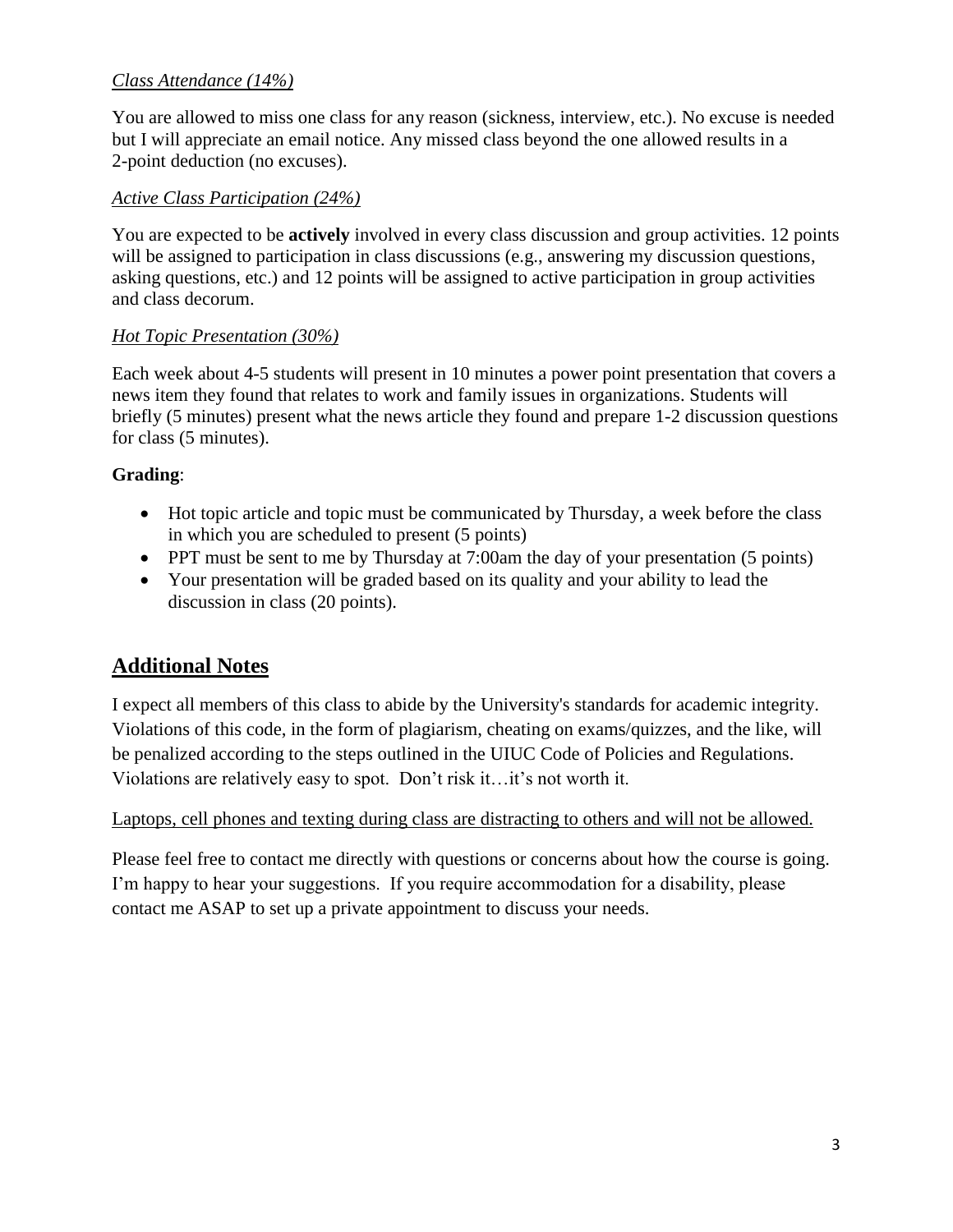## **PART I: INTRODUCTION TO WORK & FAMILY**

## **Week 1: January 23: Course Overview, Introduction to Work and Family in Organizations**

Syllabus and class review

Historical review of families in the U.S. and the changing definition of family.

## **Week 2: January 30: Women, Men, Mothers, and Fathers at Work: Career and Well-Being**

Are work-family/life issues of females different from those of males? Are work-family/life issues of parents different from those of non-parents?

- 1. Gougisha, M., & Stout, A. (2007). We are Family. *HR Magazine, 52,* 117-121.
- 2. Dell'Antonia, K. J. (2013). Both men and women should 'uncover' family responsibility at work. *NY Times,* October 3 201[3http://parenting.blogs.nytimes.com/2013/10/03/both](http://parenting.blogs.nytimes.com/2013/10/03/both-men-and-women-cover-family-responsibilities-at-work/?_r=0)men-and-women-cover-family-responsibilities-at-work/?  $r=0$
- 3. Sudakow, J. (2019). 4 ways working dads can make more time for family. *Harvard Business Review.* [https://hbr.org/2019/04/4-ways-working-dads-can-make-more-time-for](https://hbr.org/2019/04/4-ways-working-dads-can-make-more-time-for-family)[family](https://hbr.org/2019/04/4-ways-working-dads-can-make-more-time-for-family)
- 4. Harrington, B., Van Deusen, F., & Humberd, B. (2011). The New Dad: Caring, Committed and Conflicted. *Boston college Center for Work & Family.* [http://radioboston.wbur.org/files/2011/06/The-New-Dad-2011-embargoed-DRAFT-until-](http://radioboston.wbur.org/files/2011/06/The-New-Dad-2011-embargoed-DRAFT-until-6_15.pdf)[6\\_15.pdf](http://radioboston.wbur.org/files/2011/06/The-New-Dad-2011-embargoed-DRAFT-until-6_15.pdf) **(only need to skim**)

## Optional Readings:

- 1. Kanter, R.M. (1977). How the Gap Grew: Some Historical and Sociological Speculations. In Kanter, R.M. (Ed.). *Work and Family in the United States: A Critical Review and Agenda for Research and Policy*. New York: Russell Sage.
- 2. Bailyn, L. (1993). Chap. 1, Introduction: The World We Live In. In Breaking the Mold: Women, Men, and Time in the New Corporate World. New York: The Free Press.

## **\*\*\* Discussion Paper 1 available \*\*\***

## **Week 3: February 6: NO CLASS**

## **Week 4: February 13: Dual-Career Couples and Division of Labor**

What happens when both spouses work? Is there less or more conflict between work and life/family?

1. Belkin, L (2011). Motherlode: Equal Workloads for Husbands and Wives. *NY Times,* July 25, 2011. [http://parenting.blogs.nytimes.com/2011/07/25/equal-workloads-for-husbands](http://parenting.blogs.nytimes.com/2011/07/25/equal-workloads-for-husbands-and-wives/?emc=eta1)[and-wives/?emc=eta1](http://parenting.blogs.nytimes.com/2011/07/25/equal-workloads-for-husbands-and-wives/?emc=eta1)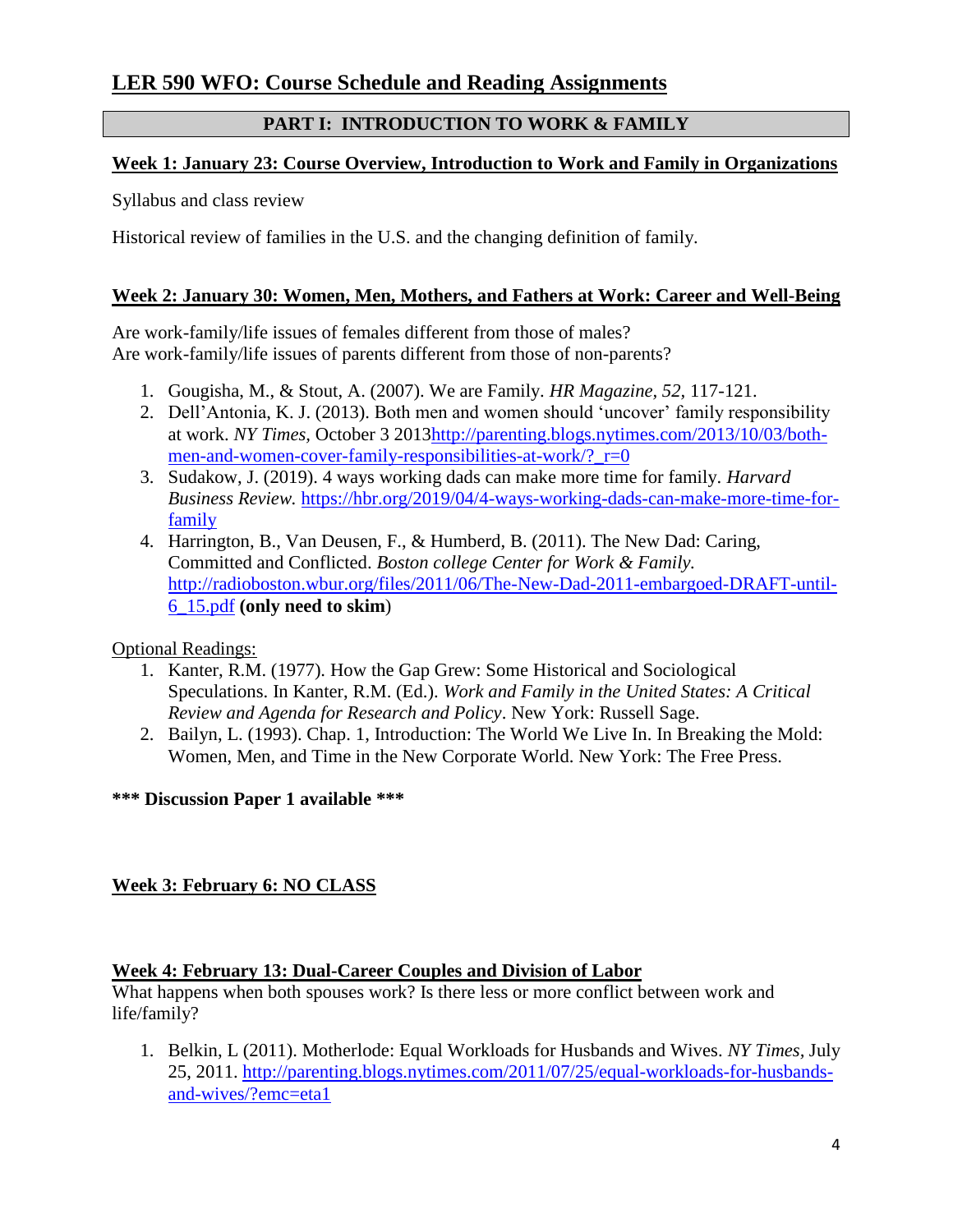- 2. Hammer, L. B., Allen, E., & Grigsby, T. D. (1997). Work-Family conflict in Dual-Earner Couples: Within Individual and Crossover Effects of Work and Family. *Journal of Vocational Behavior, 60,* 185-203. (SKIM) **You do not have to read the Methods and Results sections.**
- 3. Hewlett, S. A. (2002). Executive women and the myth of having it all. *Harvard Business Review,* April.
- 4. Listen to the podcast or read: Friedman, S. D. (2014). Is work-family conflict reaching a tipping point? *Harvard Business Review*. [https://hbr.org/2014/03/is-work-family-conflict-reaching-a-tipping](https://hbr.org/2014/03/is-work-family-conflict-reaching-a-tipping-point)[point](https://hbr.org/2014/03/is-work-family-conflict-reaching-a-tipping-point)

## **PART II: WORK-FAMILY CONFLICT**

### **Week 5: February 20: Work-Family/Life Conflict – Definition, Causes, and consequences**

What is work-family conflict (WFC) what is family-work conflict (FWC)? How to measure them? Do you feel you have conflict between different domains in your life (work, school, family, leisure, friends…)?

- 1. Greenhaus, J., & Beutell, N.J. (1985). Sources of conflict between work and family roles. *Academy of Management Review, 10*, 76-88.
- 2. Kelly, E. L. et al. (2008). Getting there from here: Research on the effects of work-family conflict and business outcomes. *Academy of Management Annals,* 305-349
- 3. Seligson, H. (2012). When the work-life scales are unequal. NY Times, Sep. 1, 2012. [http://www.nytimes.com/2012/09/02/business/straightening-out-the-work-life](http://www.nytimes.com/2012/09/02/business/straightening-out-the-work-life-balance.html?pagewanted=all&_r=0)[balance.html?pagewanted=all&\\_r=0](http://www.nytimes.com/2012/09/02/business/straightening-out-the-work-life-balance.html?pagewanted=all&_r=0)

#### *Optional Reading:*

Frone, M. R., Russell, M., & Cooper, M. L. (1992). Antecedents and outcomes of work-family conflict: Testing a model of the work-family interface. *Journal of Applied Psychology, 77,* 65- 78.

**\*\*\* Discussion Paper 1 DUE \*\*\* \*\*\* Discussion Paper 2 available \*\*\***

## **PART III: FAMILY FRIENDLY ORGANIZATIONAL POLICIES AND BENEFITS**

#### **Week 6: February 27: Family Friendly Policies & Benefits: Organizational Motives**

What do organizations offer? When does it work? (Short answer: no one really knows). Do all organizations need to offer family-friendly policies? Is there a backlash from employees with lower family demands? Does it matter?

- 1. Lackey, S. (2008). Children don't move easily. *HR Magazine, 53,* 117-122.
- 2. Kossek, E. E., & Friede, A. (2005). The business case: Managerial perspectives on work and the family. <http://citeseerx.ist.psu.edu/viewdoc/download?doi=10.1.1.564.8130&rep=rep1&type=pdf>